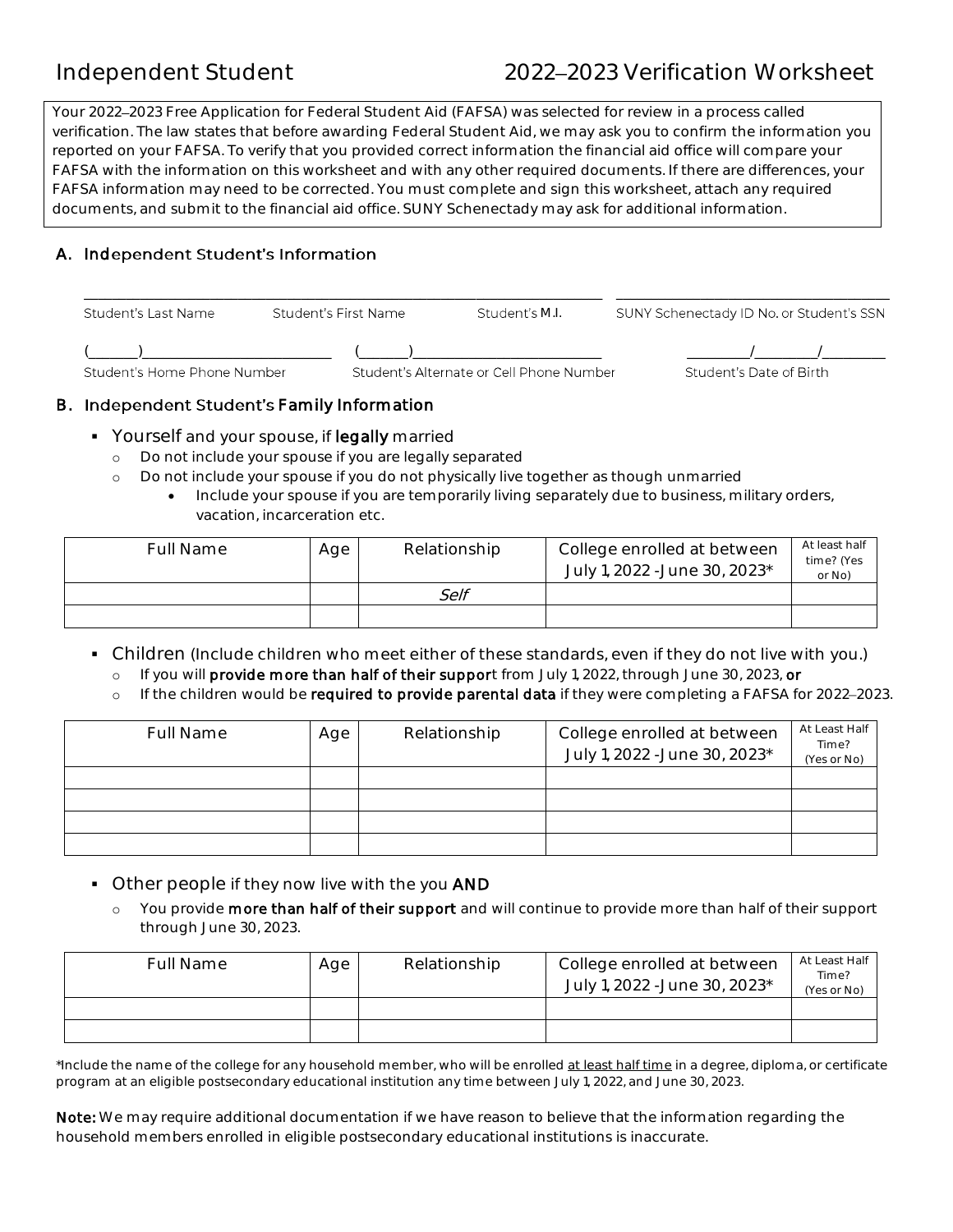|    |                                          |                                                                                                                                                                                                                                                                                                                                                                                                                                                                                                                                                                                                        | $SSN$ or SCCC ID No: $\_\_$ |                                                |
|----|------------------------------------------|--------------------------------------------------------------------------------------------------------------------------------------------------------------------------------------------------------------------------------------------------------------------------------------------------------------------------------------------------------------------------------------------------------------------------------------------------------------------------------------------------------------------------------------------------------------------------------------------------------|-----------------------------|------------------------------------------------|
| C. |                                          | Verification of 2020 Income Information for an Independent Student<br>Did file a tax return: The student (and spouse, if applicable) <b>DID FILE</b> a 2020 income tax return. Please indicate<br>the method you will use to document your income:                                                                                                                                                                                                                                                                                                                                                     |                             |                                                |
|    |                                          | The IRS DRT in FAFSA on the Web to transfer 2020 IRS income tax information into FAFSA<br>A signed copy of the 2020 IRS form 1040 with schedules 1, 2, and 3                                                                                                                                                                                                                                                                                                                                                                                                                                           |                             |                                                |
|    | through:                                 | A copy of the 2020 IRS Tax Return Transcript. A 2020 Tax Return Transcript may be obtained                                                                                                                                                                                                                                                                                                                                                                                                                                                                                                             |                             |                                                |
|    | $\bullet$<br>$\bullet$<br>$\bullet$<br>٠ | Get Transcript by MAIL - Go to www.irs.gov, click "Get Your Tax Record" and then click "Get Transcript by MAIL."<br>Make sure to request the "IRS Tax Return Transcript" and NOT the "IRS Tax Account Transcript."<br>Get Transcript ONLINE - Go to www.irs.gov, click "Get Your Tax Record" and then click "Get Transcript ONLINE."<br>Make sure to request the "IRS Tax Return Transcript" and NOT the "IRS Tax Account Transcript."<br>Automated Telephone Request - 1-800-908-9946<br>Paper Request Form - IRS Form 4506T-EZ or IRS Form 4506-T (obtain form at https://sunysccc.edu/financialaid) |                             |                                                |
|    | Did NOT file a tax return:               | The student (and spouse, if applicable) <b>DID NOT FILE</b> a 2020 income tax return <sup>**</sup> .<br>Please check the applicable boxes below:                                                                                                                                                                                                                                                                                                                                                                                                                                                       |                             |                                                |
|    | 2020.                                    | The student (and spouse, if applicable) was not employed and had no income earned from work in                                                                                                                                                                                                                                                                                                                                                                                                                                                                                                         |                             |                                                |
|    |                                          | The student (and spouse, if applicable) was employed in 2020 and did not file a tax return; please<br>complete this grid and submit all W-2 statements:                                                                                                                                                                                                                                                                                                                                                                                                                                                |                             |                                                |
|    |                                          | Employer's Name                                                                                                                                                                                                                                                                                                                                                                                                                                                                                                                                                                                        | 2020 Amount Earned          | IRS W-2 or an Equivalent<br>Dooumont Drovidad? |

| Employer's Name                 | 2020 Amount Earned | IRS W-2 or an Equivalent<br>Document Provided? |
|---------------------------------|--------------------|------------------------------------------------|
| Suzy's Auto Body Shop (example) | \$2,000.00         | Yes                                            |
|                                 |                    |                                                |
|                                 |                    |                                                |
|                                 |                    |                                                |

 \*\* Provide documentation from the IRS (known as Verification of Non-filing letter) or other relevant tax authority dated on or after October 1, 2020 that indicates a 2020 income tax return was not filed with the IRS or other relevant tax authority, or a signed statement certifying that the individual attempted to obtain confirmation of non-filing from the IRS or other relevant tax authority and was unable to obtain the required documentation.

 Non-filing letter can be obtained by checking box 7 on IRS Form 4506T. Return the completed form to the Financial Aid Office. Obtain form online at [http://sunysccc.edu/financiala](http://sunysccc.edu/financial)id



Check here if confirmation of non-filing is provided.



□

Check here if confirmation of non-filing will be provided later

□ required documentation Check here if you attempted to obtain verification of non-filing but were unable to obtain the